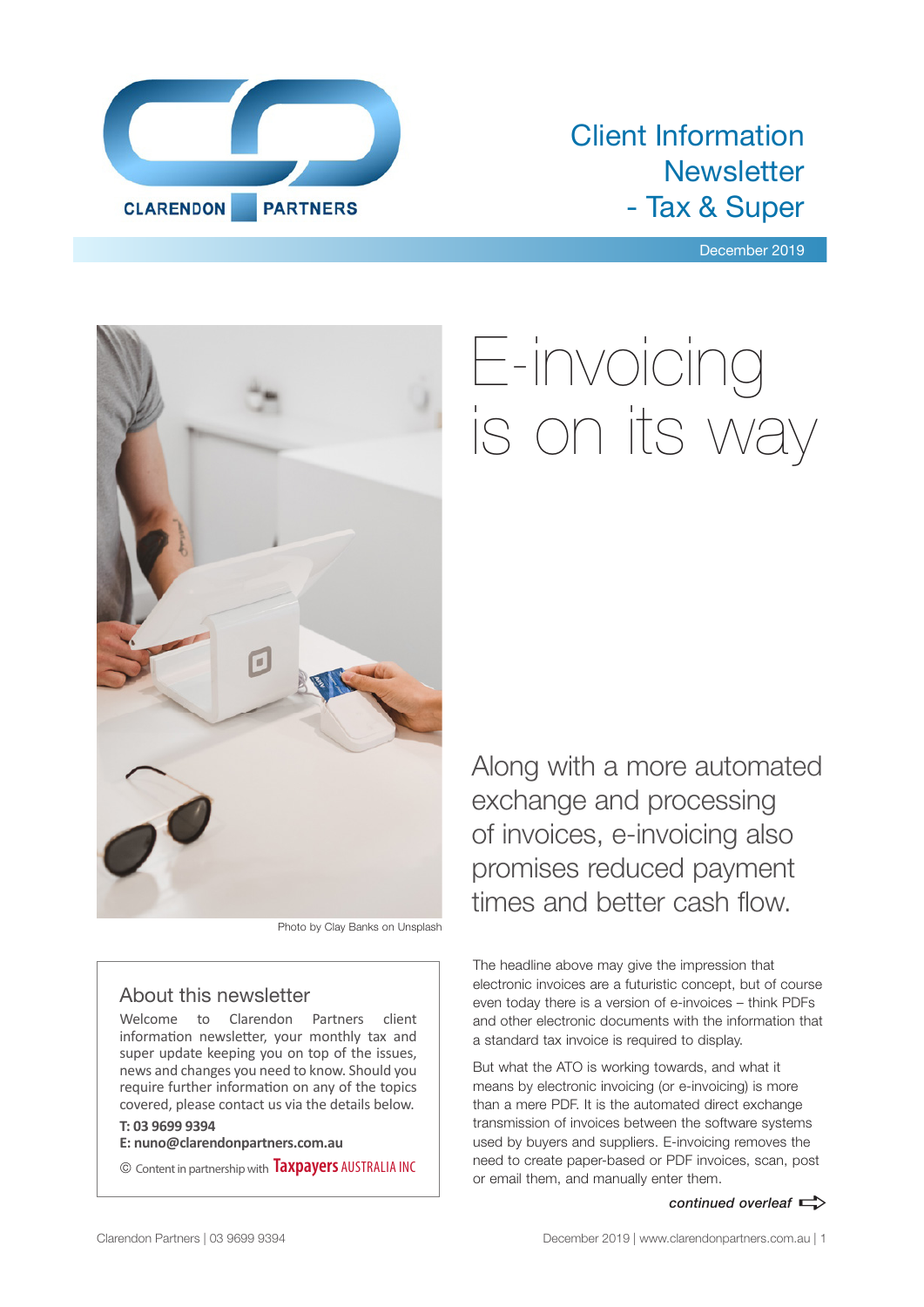#### E-invoicing is on its way *continued*

E-invoicing is an automated process of submitting and processing an invoice in a digital format, integrating the supplier's accounts payable solution with the seller's accounts receivable solution. This process often includes validation of invoice information, acknowledgement of receipts and some specific business rules.

E-invoices can be sent directly to a customer's software if both systems are using the same standards, even if the buyer and supplier are using different software. For Australian use, the ATO is working with the local software industry to use what is known as the Pan-European Public Procurement On-Line (PEPPOL) standard, which is internationally established and is a proven approach used in over 32 countries to foster international trade.

E-invoices are received directly into the business's financial systems, minimising the risk of fake or compromised invoices. E-invoices are sent between the sender and receivers chosen service providers and software. The invoice doesn't transmit via the ATO's systems.

#### What the ATO says about it

The ATO says that e-invoicing is more than a discretionary choice, but is rather a necessity, especially given that Australian small businesses are collectively owed \$26 billion in unpaid invoices at any given time. Of all late payments, the ATO says that over 20% are due to errors on invoices, and of those more than 20% are due to the invoice being sent to the wrong recipient following manual data entry.

With more than 1.2 billion invoices exchanged in Australia annually, the ATO has estimated that savings to the economy from a better and more efficient invoicing system would be around \$28 billion over 10 years.

While e-invoicing brings efficiencies through simplifying and automating the exchange and processing of invoices, the biggest benefits to business are expected to be reduced payment times and improved business cash flow.  $\blacksquare$ 

#### What you can do to get your business ready for e-invoicing

- ⊠ Contact your software provider to see if you are digitally ready and if they plan to offer e-invoicing.
- $\boxtimes$  Ask your software provider about how they will offer e-invoicing and what you need to do. For example, you may need an update to your existing software, or add an additional service.
- $\boxtimes$  Find out what support they will offer you in making the transition.

This information has been prepared without taking into account your objectives, financial situation or needs. Because of this, you should, before acting on this information, consider its appropriateness, having regard to your objectives, financial situation or needs.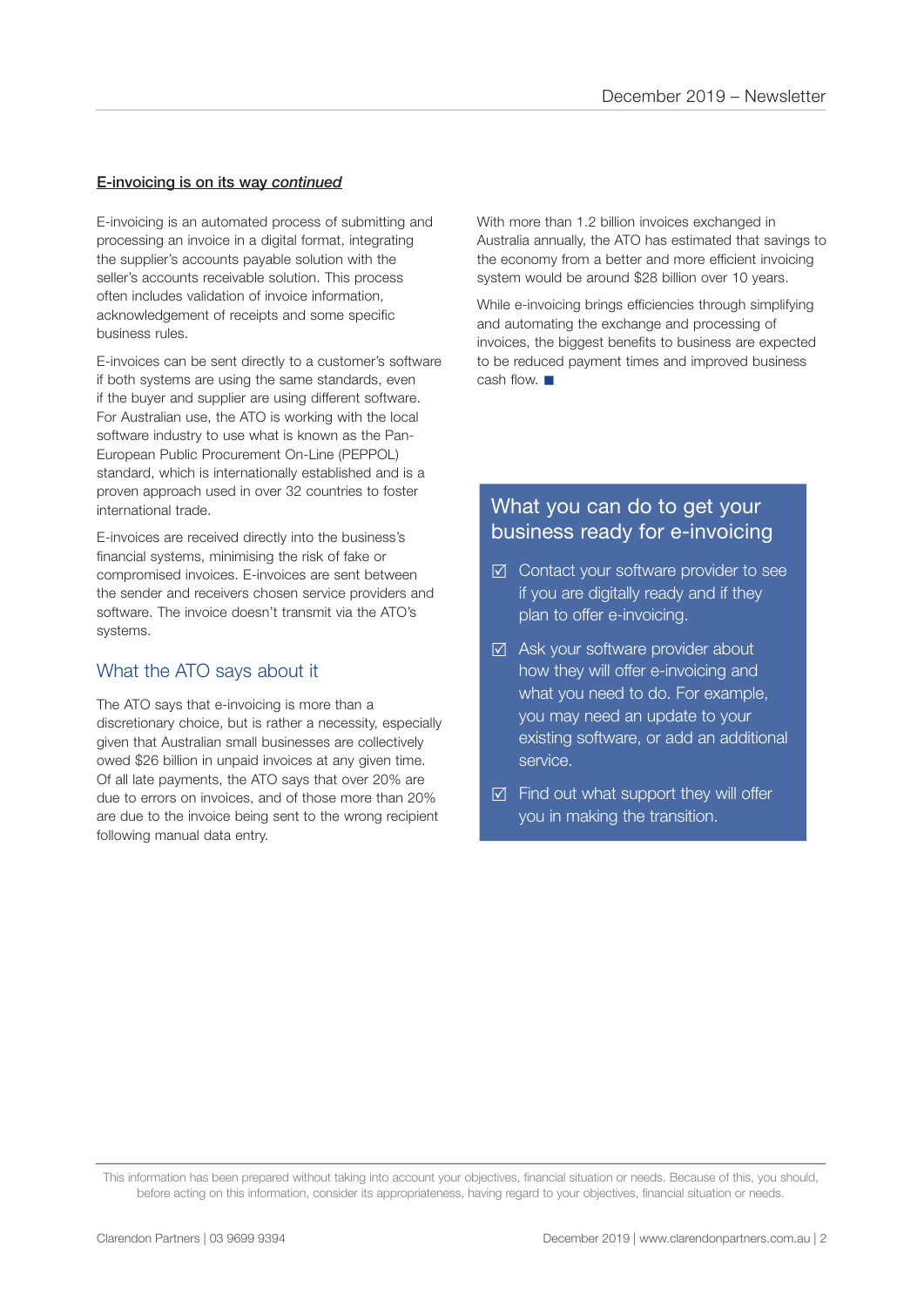### Personal services income explained



The personal services income (PSI) rules apply to income that is earned mainly from the personal efforts or skills of a person. It does not matter whether the income is earned by the individual in their own name or through an entity such as a business. The rules do not apply to income earned from being an employee.

#### A BUSINESS STRUCTURE

This can be a confusing concept. It does not mean that you conduct a business through an entity such as a company or a trust.

The term "business structure" is used to define a business (operated through any structure) that is large enough for it to be concluded that the income of the business is not being earned from the individuals in the business. Rather, the income is being earned by the "business structure". This can still apply to quite small businesses.

#### THE TESTS

#### The results test

This is an important test. If you pass the test, the PSI rules do not apply to you. An individual passes the results test if in relation to at least 75% of the individual's PSI:

- 1. it is for producing a result, and
- 2. the individual is required to supply the equipment or tools of trade needed to perform the work, and
- 3. the individual is liable for rectifying any defect in the work.

#### Unrelated clients test

This test is passed if:

- 1. the PSI is gained from providing services to two or more entities that are not associates, and
- 2. the work has been gained by making invitations to the public or a section of the public.

Photo by Element5 Digital on Unsplash

#### Employment test

Broadly, this test is passed if:

- 1. one or more entities are engaged (other than associates) to perform work, and
- 2. those entities perform at least 20% by market value of the principal work. The test is also passed if an apprentice is engaged for at least half the income year.

#### Business premises test

Broadly, this test is passed if business premises are maintained:

- 1. at which the PSI is mainly gained, and
- 2. of which there is exclusive use, and
- 3. that are physically separate from premises the individual or associate uses for private purposes, and
- 4. are physically separate from premises of customers or associates of customers.

#### PERSONAL SERVICES DETERMINATION

The ATO can give you a ruling that the PSI rules don't apply to you in certain circumstances. For example, there could be "one-off" changes in your circumstances that cause you to fail the PSI tests. You can apply to have the PSI rules ignored by the ATO. If the ATO rules in your favour, this is called a "personal services determination".

See the following page for a Personal Services Income flowchart.  $\Rightarrow$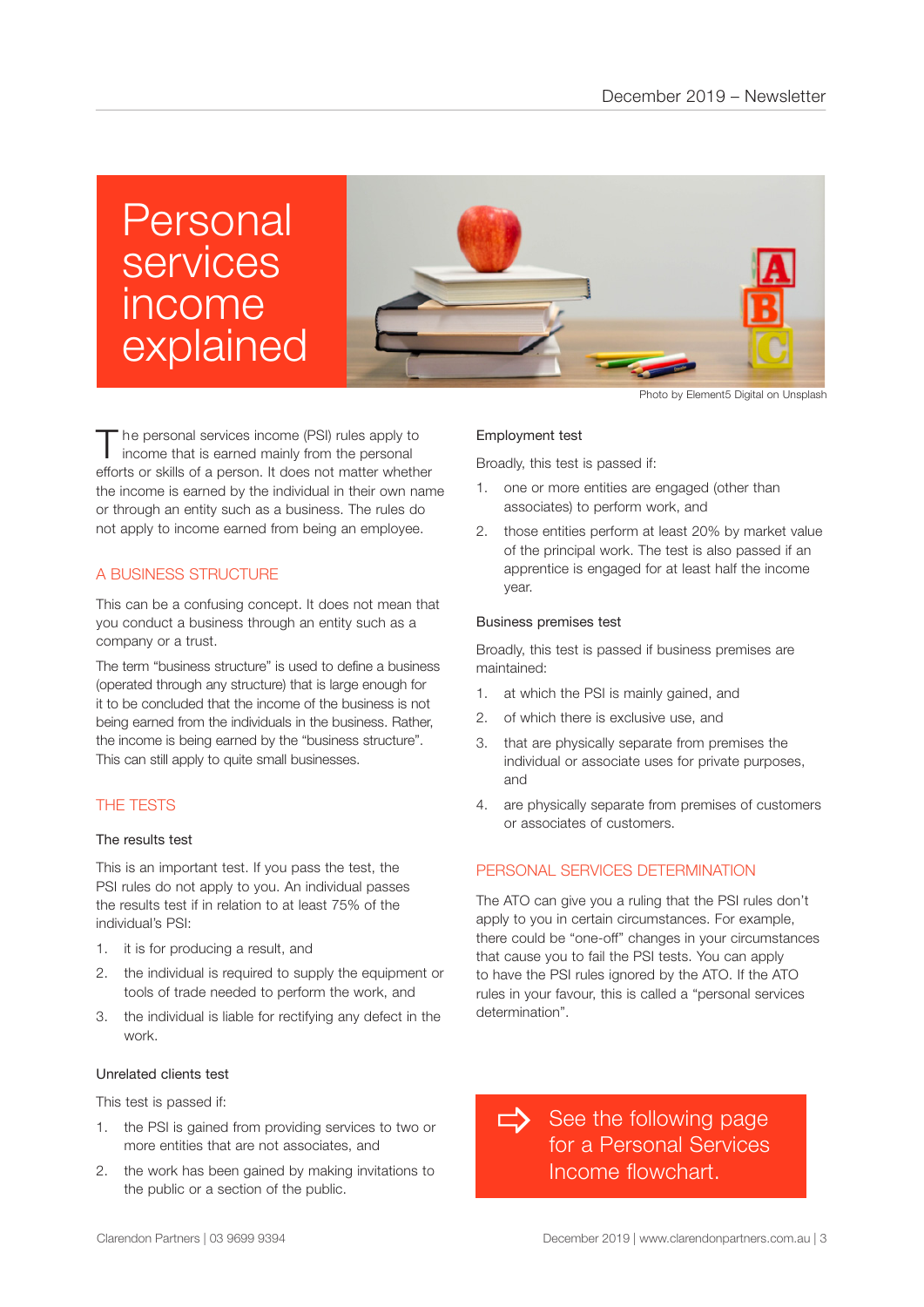

### Personal Services Income flowchart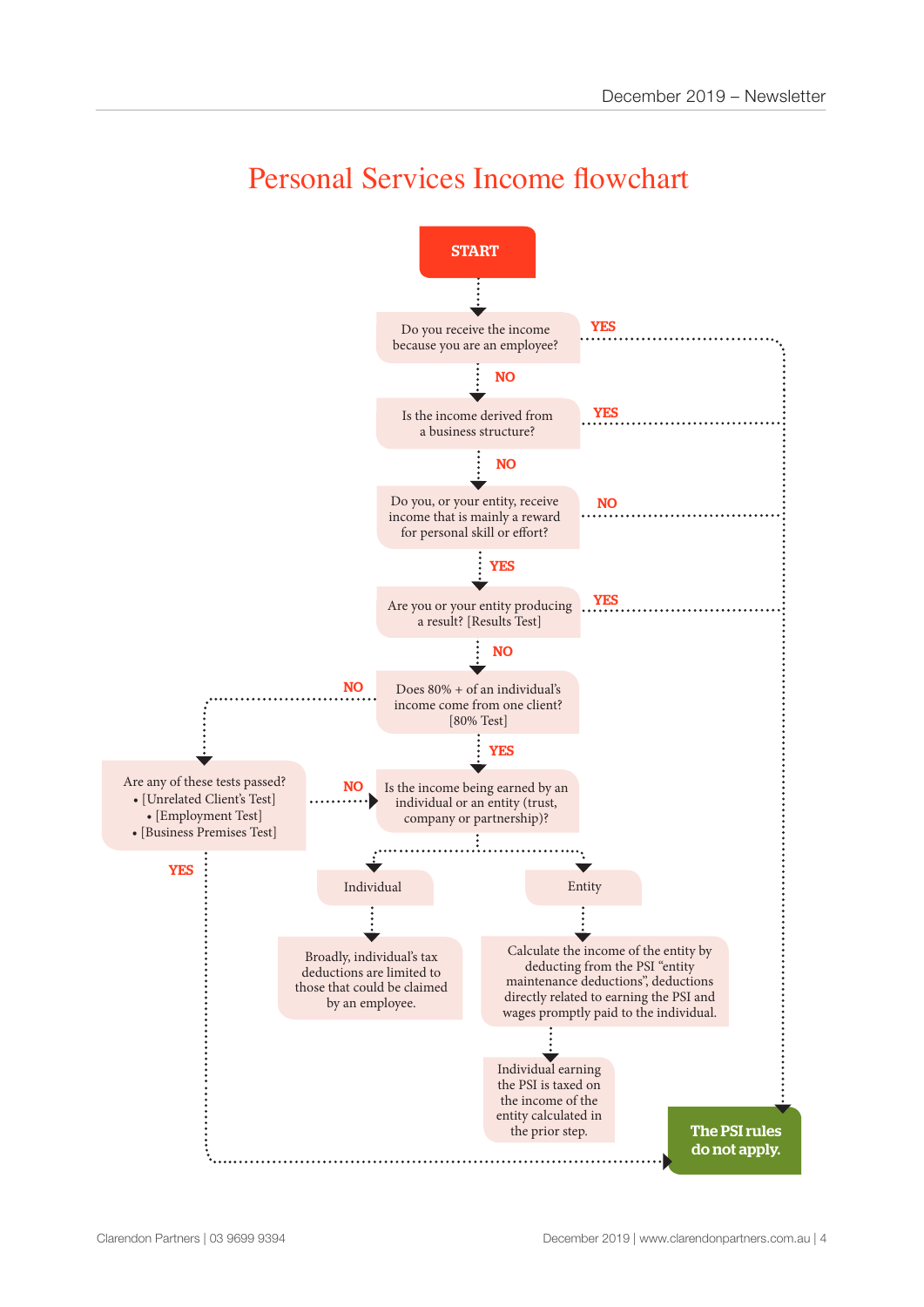

Photo by Ashley Batz on Unsplash

### CGT CONCESSIONS: Does your business qualify?

Wondering if you're eligible to claim the small business CGT concessions can be settled by answering a few basic questions.

In addition to the capital gains tax (CGT) exemptions and rollovers available more widely, there are four additional concessions that allow a small business to disregard or defer some or all of a capital gain from an active asset used in the business:

- 50% active asset reduction where you can reduce the capital gain on an active asset by 50% (in addition to the general 50% discount if you've owned it for 12 months or more, except for companies).
- Retirement exemption capital gains from the sale of active assets are exempt up to a lifetime limit of \$500,000. If you're under 55, the exempt amount must be paid into a complying super fund or a retirement savings account.
- 15-year exemption if your business has continuously owned an active asset for 15 years and you're aged 55 or over and are retiring or permanently incapacitated, you won't have an assessable capital gain when you sell the asset.

■ Rollover – if you sell an "active" asset, you can defer all or part of a capital gain for two years, or for longer if you acquire a replacement asset or incur expenditure on making capital improvements to an existing asset.

#### The threshold tests

These concessions are available when you dispose of an active asset and any of the following apply:

- you're a small business with an aggregated annual turnover of less than \$2 million
- your asset was used in a closely connected small business
- you have net assets of no more than \$6 million (excluding personal use assets such as your home, to the extent that it has not been used to produce income).

*continued overleaf*  $\Rightarrow$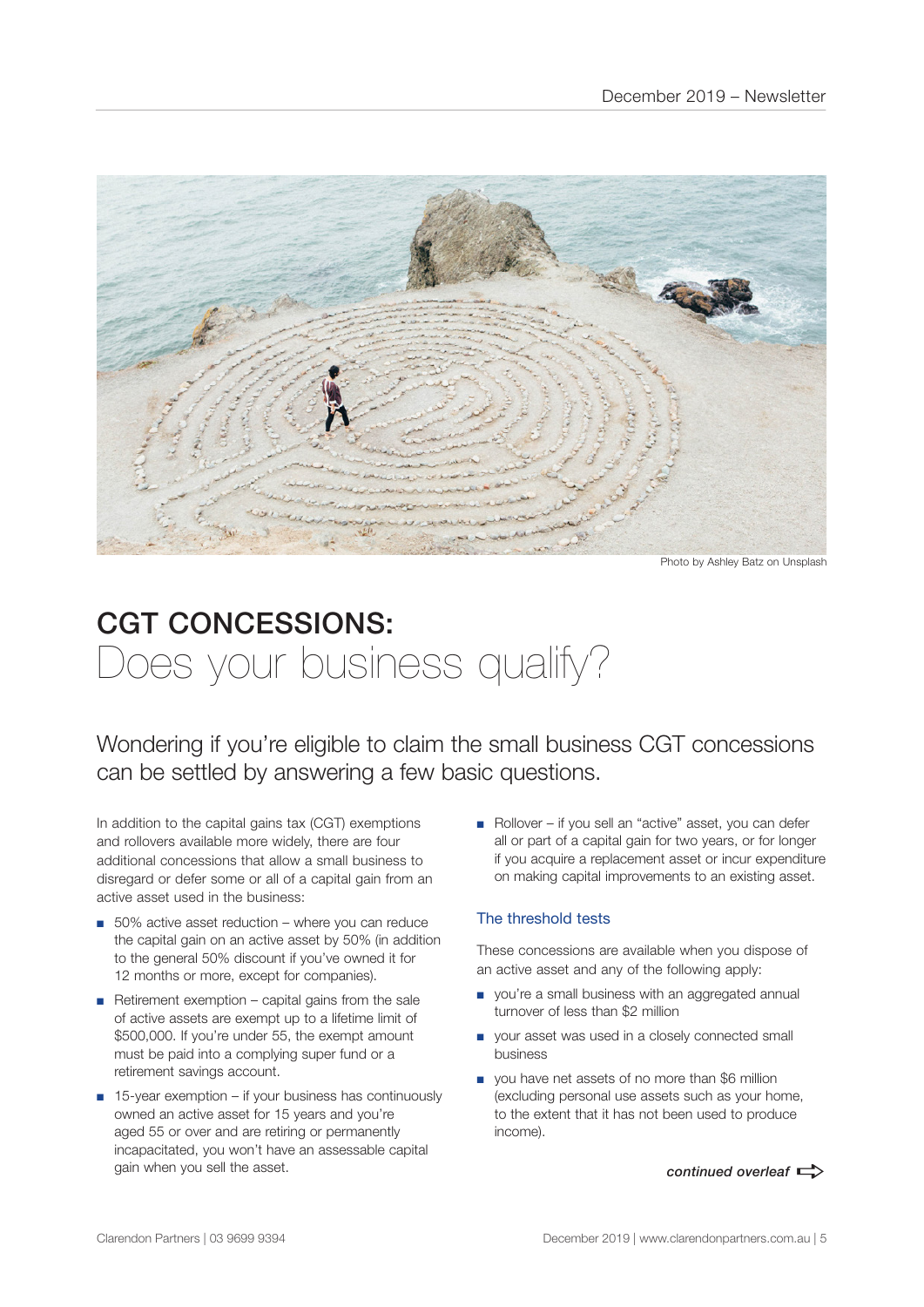#### CGT concessions: Does your business qualify? *continued*

#### To start with, answer these questions

Many aspects of applying the CGT small business concessions can still create confusion for many small business owners – especially as no taxpayer needs to deal with them on a regular basis. They can be, as someone once put it, like taking a trek through the bush and never being able to find the same path twice.

There are however a small set of basic questions that should always be asked in order to get your bearings right from the start, and which should then enable us to help you to navigate the complex and intricate paths of the concessions more easily.

These questions are:

- what is the asset on which a capital gain has accrued?
- who owns the asset on which the capital gain is made?
- what is the "CGT event" (see box below) involved?

Why the above three questions? It is important to have these basics answered in the first place so that the sometimes unforeseen complexities of this key, and at times lucrative, area of small business tax concessions can be better applied.

#### Asset on which a capital gain has accrued

To start with, let's look at the first — what is the asset on which a capital gain has accrued? This is important because:

- the asset must be an "active asset" to be eligible for the CGT small business concessions (which usually means that it must be used, or held ready for use, in the course of carrying on the business);
- an active asset can include shares and trust interests where specific conditions are met; and

#### $\bf \hat{j}$ ) WHAT IS A CGT EVENT?

A CGT event, simply put, is a defined transaction that may result in a capital gain or loss — the simplest such transaction is selling an asset, but there is also shares becoming worthless if a company fails, for example, or the creation of contractual rights, and more.

■ certain CGT assets are not eligible for the small business concessions (for example, assets whose main use is to derive rent).

#### Taxpayer who made the gain

The second question  $-$  who owns the asset on which the capital gain is made  $-$  is important in order to determine the "connected entities" and "affiliates" of the taxpayer. This needs to be ascertained because:

- an asset of the taxpayer that is used in a business carried on by a "connected entity" and/or an "affiliate" can also qualify for the CGT small business concessions;
- whether a taxpayer meets the "small business threshold" tests (that is, \$6 million maximum net asset value or \$2 million annual turnover), as the turnovers or net assets of "affiliates" and "connected entities" are taken into account for these purposes; and
- legal personal representatives, beneficiaries and surviving spouses and joint tenants can qualify for the small business concessions for a CGT asset owned by a deceased taxpayer if certain conditions are met.

#### The relevant CGT event

As to the last (what is the CGT event involved?), this is important because:

- the concessions are not available for capital gains arising under all CGT events (eg under CGT event K7 where a capital gain arises from the partial nonbusiness use of an asset);
- some of the concessions are not available for capital gains arising after certain rollovers come to an end (for example, the 15 year exemption is not available for gains "reinstated" under the small business roll-over); and
- a capital gain arising under CGT event D1 (ie when creating contractual or other rights) has additional conditions to be met.

#### Ask the right questions!

As you can see, when considering whether the valuable small business CGT concessions are available for your own business, settling a few basic questions first will give a clear indication (before you put in the effort) about whether or not you are in a position to pursue them. Having answered them will put you on the right track from the start to more readily and effectively apply the concessions to a specific situation.  $\blacksquare$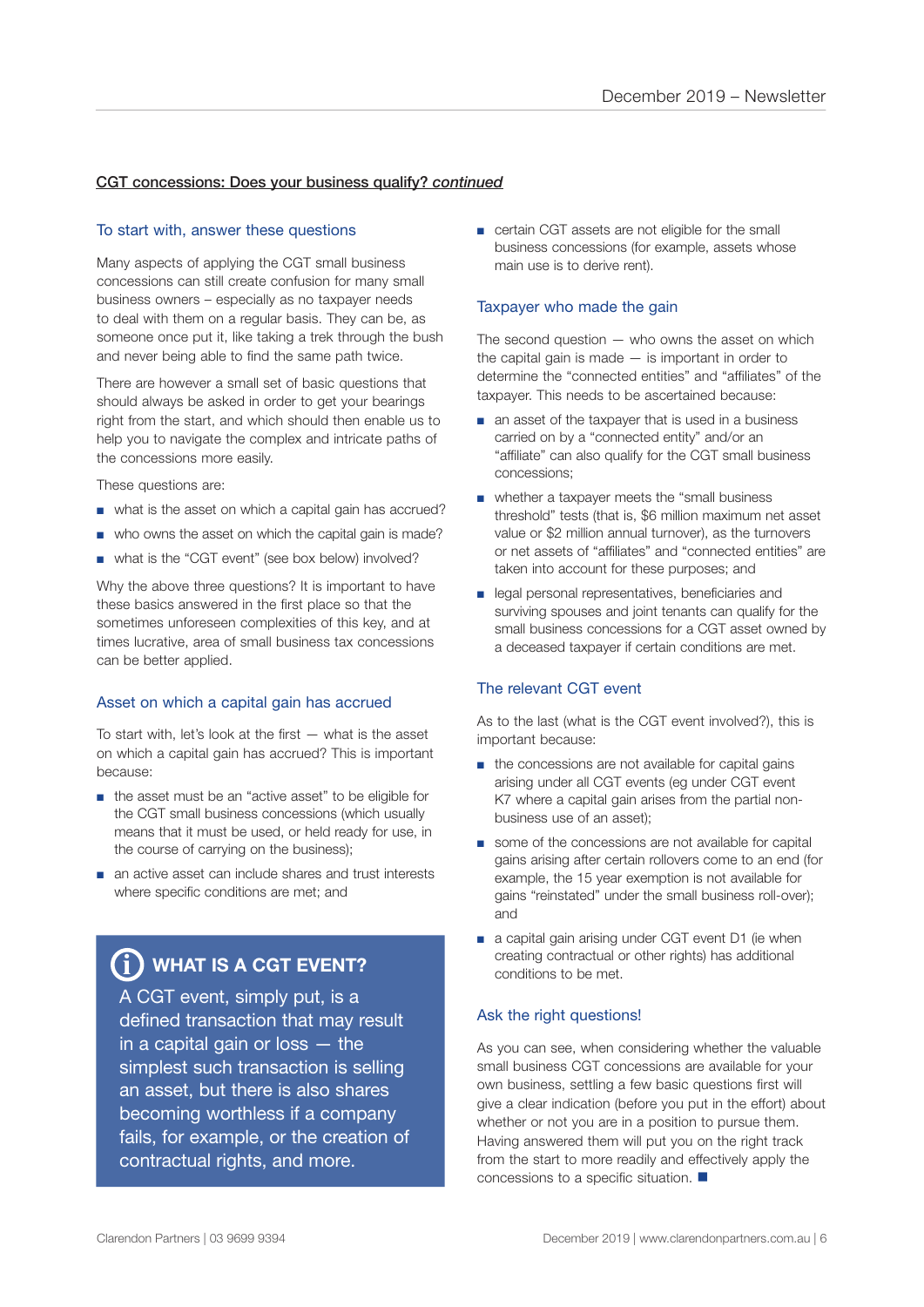## If you're in business, you need to know about the PPSR

There is a simple step that many businesses can take to better manage the risk that can attach to certain assets.



Not so many years ago, a new scheme was introduced, which also established a national register, that could affect anyone who answers "yes" to any of the following scenarios — are you in business, and do you:

- sell goods on retention of title terms?
- **•** hire, rent or lease out goods?
- buy or sell valuable second-hand goods or assets?
- want to raise finance using stock or other assets as collateral?
- work as an adviser to clients who conduct these activities?

As you will gather from the very wide-ranging scenarios listed above, the scheme (the Personal Property Security Register, or PPSR) can potentially cover a significant proportion of Australian business.

Many Australian businesses are not familiar with the practical implications of the PPSR. But potentially you may be putting your business at risk when buying, selling, leasing or hiring out goods, or selling valuable goods on consignment. For example, do the goods you are buying have money owing on them? Or will you get your goods or money back if your customer goes broke?

You can't avoid these common transactions, but you can protect yourself.

For example, someone may try to sell you used goods, such as a van or piece of machinery, without telling you they still have finance owing on it.

If they stop making payments on the loan there's a very real chance the finance company can turn up on your doorstep and take those goods away, without paying you a cent for your loss. The PPSR lets you check that goods you want to buy are likely to be free of financed debt, and safe from repossession.

#### HOW CAN I PROTECT MY BUSINESS?

This single, national online noticeboard (the register) can show you whether someone is claiming an interest against goods or assets.

You can also make a registration, so others know when you have retained an interest in goods you are supplying. This means that if your customer doesn't pay, or goes broke, you are in the best position to get your goods, or their value, back.

#### EXAMPLES OF PERSONAL PROPERTY

The PPSR is a national register of security interests in personal property. "Personal property" is a legal term for any property that is not land, buildings or fixtures. Examples include:

■ crops, cattle and other livestock

*continued overleaf*  $\Rightarrow$